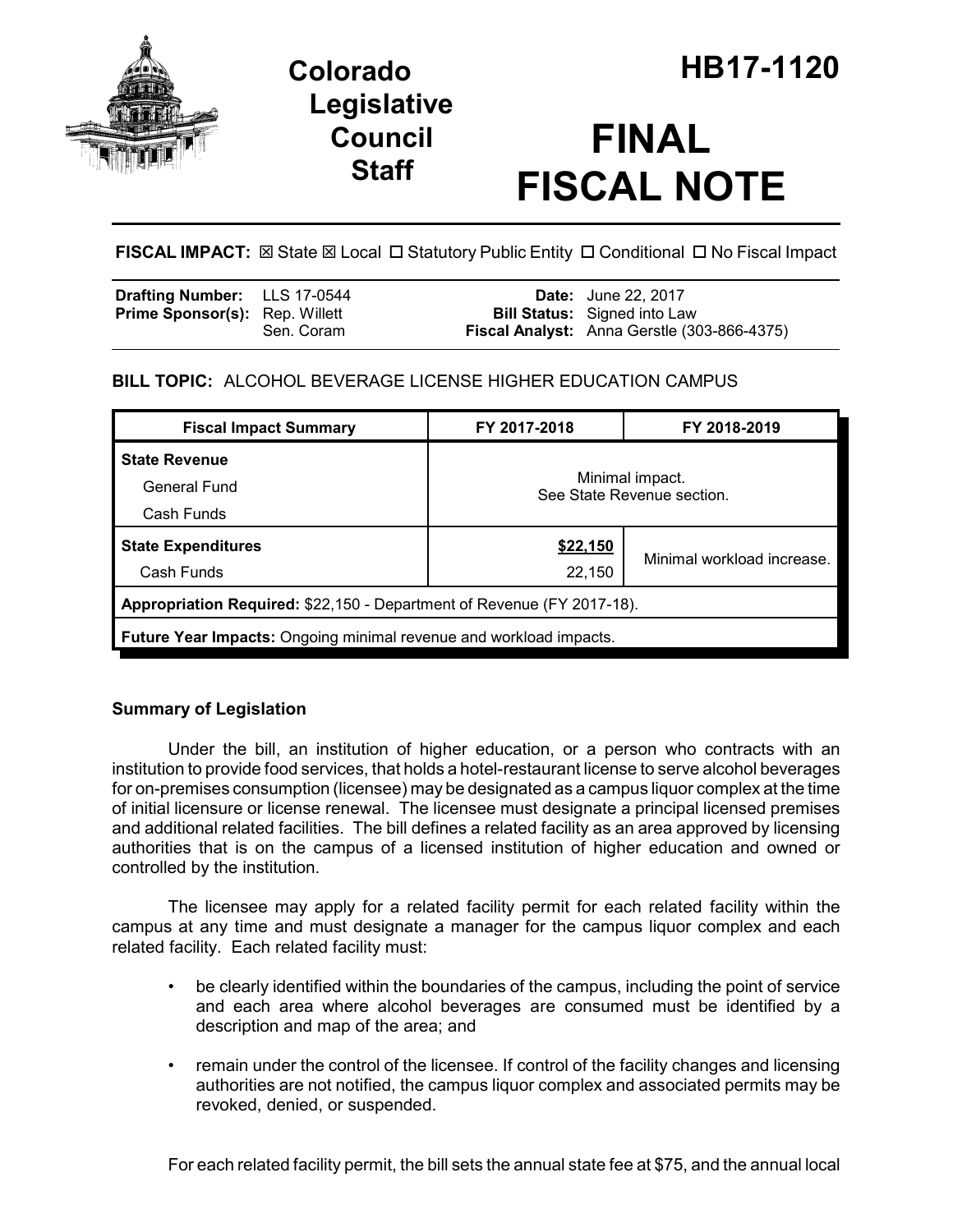Page 2

Page 2<br>June 22, 2017 **HB17-1120** 

fee at \$100. The bill specifies that each related facility is considered a separate entity for the purposes of enforcing rules and laws, and assessing penalties, and clarifies that a special event permit may be issued for an event held on a licensed premises designated as a campus liquor complex.

#### **Assumptions**

As of January 2017, there are five hotel-restaurant licenses that have been issued to three institutions of higher education, and at least four hotel-restaurant licenses that have been issued to entities that provide food services for institutions of higher education. The fiscal note assumes that:

- the number of licensed entities on campuses will be unchanged as a result of the bill;
- institutions or persons that currently have a hotel-restaurant permit will convert it to a campus liquor complex and any additional hotel-restaurant licenses held by the institution or contracted food services provider will be converted to related facility permits; and
- any new entity on a campus that would otherwise be licensed as a hotel-restaurant license will be licensed as a related facility permit.

#### **State Revenue**

*The bill may have a minimal impact on state revenue to the Department of Revenue (DOR) beginning in FY 2017-18.* Revenue from liquor license fees is divided between the Liquor Enforcement Division Cash Fund and the General Fund.

*Fee impact on institutions of higher education*. Colorado law requires legislative service agency review of measures which create or increase any fee collected by a state agency. There is not expected to be a change in revenue for a hotel and restaurant license to be converted to a campus liquor complex or related facility, as the permit fee for both license types is \$75.

To the extent that institutions or contracted food service providers apply for new related facility permits or hotel-restaurant licenses with a campus liquor designation as a result of the bill, revenue will increase from new license or permit fees and decrease from the initial hotel-restaurant license application fee (currently \$1,950) that is not applicable to a related facility permit. Due to the small number of hotel-restaurant licenses currently held by institutions of higher education and anticipated negligible change in the number of licensed entities, any fee impact is expected to be minimal.

#### **State Expenditures**

*The bill increases cash fund expenditures in the DOR by \$22,150 in FY 2017-18 from the Liquor Enforcement Division (LED) Cash Fund, and impacts workload in both DOR and institutions of higher education beginning in FY 2017-18*, as discussed below.

*Department of Revenue.* DOR requires \$22,150 to update the MyLicense Office system with the new license designation and permits. The amount is based on an estimate provided by the vendor to accommodate the new license types. The bill also increases the workload for the LED to process license and permit applications, permits, and conversions as a result of the bill; this workload increase can be accomplished within existing appropriations.

*Institutions of higher education.* The bill impacts the costs and workload for institutions